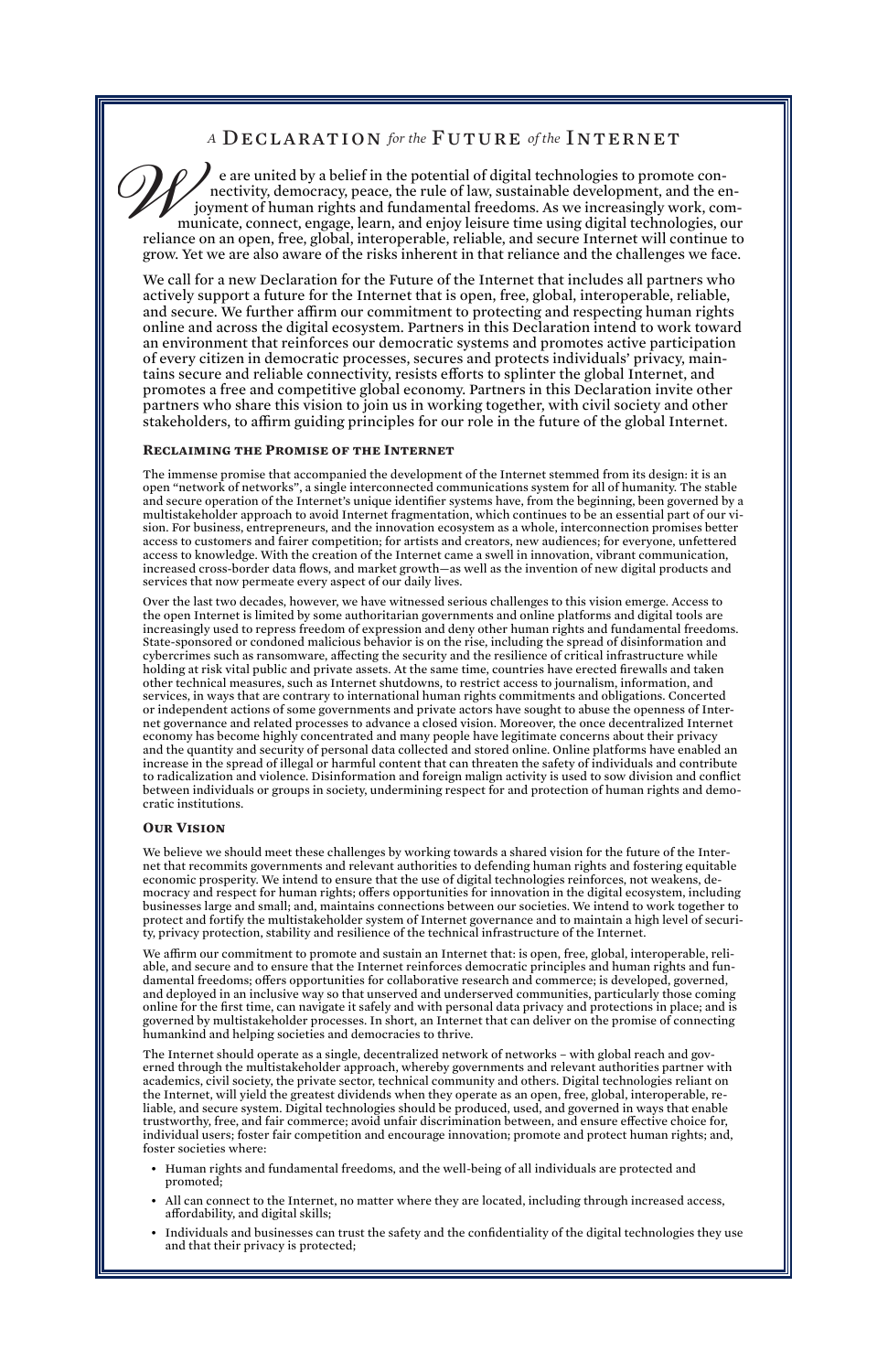- Businesses of all sizes can innovate, compete, and thrive on their merits in a fair and competitive ecosystem;
- Infrastructure is designed to be secure, interoperable, reliable, and sustainable;
- Technology is used to promote pluralism and freedom of expression, sustainability, inclusive economic growth, and the fight against global climate change.

### **Principles to promote this Vision**

The partners in this Declaration intend to uphold a range of key principles, set out below, regarding the Internet and digital technologies; to promote these principles within existing multilateral and multistakeholder fora; to translate these principles into concrete policies and actions; and, work together to promote this vision globally, while respecting each other's regulatory autonomy within our own jurisdictions and in accordance with our respective domestic laws and international legal obligations. These principles are not legally binding but should rather be used as a reference for public policy makers, as well as citizens, businesses, and civil society organizations.

#### **Protection of Human Rights and Fundamental Freedoms**

- Dedicate ourselves, in conducting and executing our respective domestic authorities, to respect human rights, including as reflected in the Universal Declaration of Human Rights, as well as the principles of the rule of law, legitimate purpose, non-arbitrariness, effective oversight, and transparency, both online and offline, and call upon others to do the same.
- Promote online safety and continue to strengthen our work to combat violence online, including sexual and gender-based violence as well as child sexual exploitation, to make the Internet a safe and secure place for everyone, particularly women, children, and young people.
- Promote safe and equitable use of the Internet for everyone, without discrimination based on sex, race, color, ethnic, national or social origin, genetic features, language, religion or belief, political or any other opinion, membership of an indigenous population, property, birth, disability, age, gender identity or sexual orientation.
- Reaffirm our commitment that actions taken by governments, authorities, and digital services including online platforms to reduce illegal and harmful content and activities online be consistent with international human rights law, including the right to freedom of expression while encouraging diversity of opinion, and pluralism without fear of censorship, harassment, or intimidation.
- Protect and respect human rights and fundamental freedoms across the digital ecosystem, while providing access to meaningful remedies for human rights violations and abuses, consistent with international human rights law.
- Refrain from misusing or abusing the Internet or algorithmic tools or techniques for unlawful surveillance, oppression, and repression that do not align with international human rights principles, including developing social score cards or other mechanisms of domestic social control or pre-crime detention and arrest.

# **A Global Internet**

- Refrain from government-imposed internet shutdowns or degrading domestic Internet access, either entirely or partially.
- Refrain from blocking or degrading access to lawful content, services, and applications on the Internet, consistent with principles of Net Neutrality subject to applicable law, including international human rights law.
- Promote our work to realize the benefits of data free flows with trust based on our shared values as like-minded, democratic, open and outward looking partners.
- Promote cooperation in research and innovation and standard setting, encourage information sharing regarding security threats through relevant international fora, and reaffirm our commitment to the framework of responsible state behavior in cyberspace.

# **Inclusive and Affordable Access to the Internet**

- Promote affordable, inclusive, and reliable access to the Internet for individuals and businesses where they need it and support efforts to close digital divides around the world to ensure all people of the world are able to benefit from the digital transformation.
- Support digital literacy, skills acquisition, and development so that individuals can overcome the digital divide, participate in the Internet safely, and realize the economic and social potential of the digital economy.
- Foster greater exposure to diverse cultural and multilingual content, information, and news online. Exposure to diverse content online should contribute to pluralistic public discourse, foster greater social and digital inclusion within society, bolster resilience to disinformation and misinformation, and in
	- crease participation in democratic processes.

# **Trust in the Digital Ecosystem**

- Work together to combat cybercrime, including cyber-enabled crime, and deter malicious cyber activity.
- Ensure that government and relevant authorities' access to personal data is based in law and conducted in accordance with international human rights law.
- Protect individuals' privacy, their personal data, the confidentiality of electronic communications and information on end-users' electronic devices, consistent with the protection of public safety and applicable domestic and international law.
- Promote the protection of consumers, in particular vulnerable consumers, from online scams and other unfair practices online and from dangerous and unsafe products sold online.
- Promote and use trustworthy network infrastructure and services suppliers, relying on risk-based assessments that include technical and non-technical factors for network security.
- Refrain from using the Internet to undermine the electoral infrastructure, elections and political processes, including through covert information manipulation campaigns.